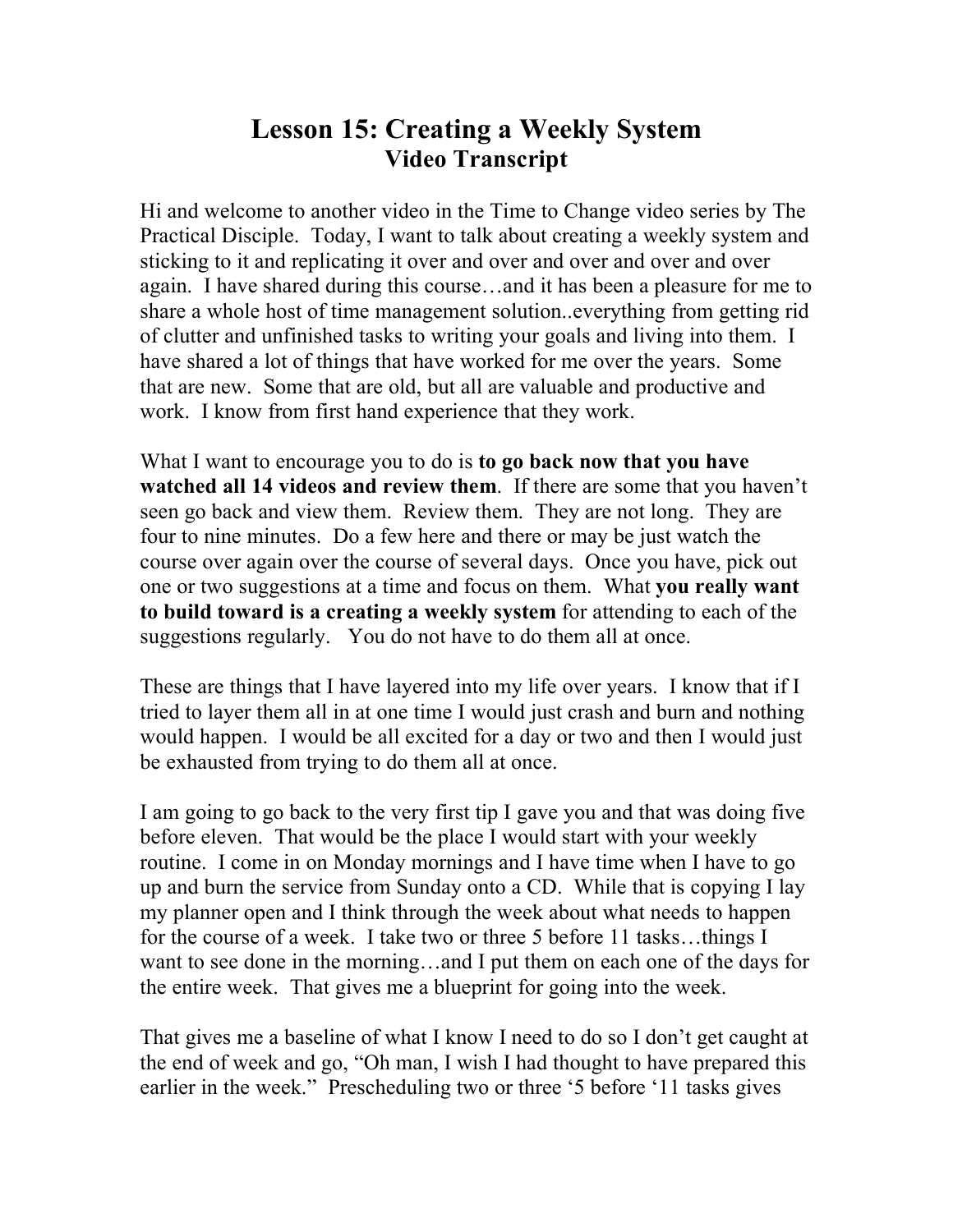me a baseline of activity that is going to balance out my work week a little bit. By putting down only two or three things it leaves me some wiggle room for the things I know that are going to come up day to day. It's a way of building in margin like I did in an earlier tip when I encouraged you to put a margin in your day. **I put a margin in my week by scheduling two or three 5 before 11 tasks every day for the week, but I leave two or three task slots open that I will determine the day before. This gives me some structure but some flex room within that structure.**

As I schedule on Mondays I will take some time to look at my goals. I take time to look at my unfinished tasks. I'll look for a day that is light where may be I can pick up a few unfinished tasks or I might look at my week and say about a particular day, "This is going to be a crunch day. I am not even going to try to do 5 before 11. I am going to do 2 by 11 and that is all I am going to do because I have meeting after meeting or I have one thing I need to focus all my attention on before 11 o'clock.

So, you want to come up with a system that works for you where weekly you set a vision for what the week is going to look like. **If you go into your week without some kind of plan in place, it is kind of like going into a grocery store without a shopping list of any kind**. We have all had that experience. You just respond to what is immediate and you walk out half of the time with things you didn't need and spend money you didn't need to spend. You get home and realize you failed to get what you went to get in the first place.

**You do not want your week to be that way where you go into the week and just become reactionary to whatever is going on and you get to the end of the week and find yourself saying, "I never did the things I really wanted to do or really needed to do."** That is stressful and demoralizing. That is not the week that you want to have. So, just as you get on top of the day, so that the day doesn't get on top of you, you want to have a system where you get on top of the week and that way the week doesn't get on top of you.

**The key is, once you have a system in place like that, you are always tweaking it and refining it so it gets better and better and better**. But, you have to replicate it week after week after week after week after week. That is where most people fall down on applying tools like this. They try them for a short period and they don't really live into them for what I call a